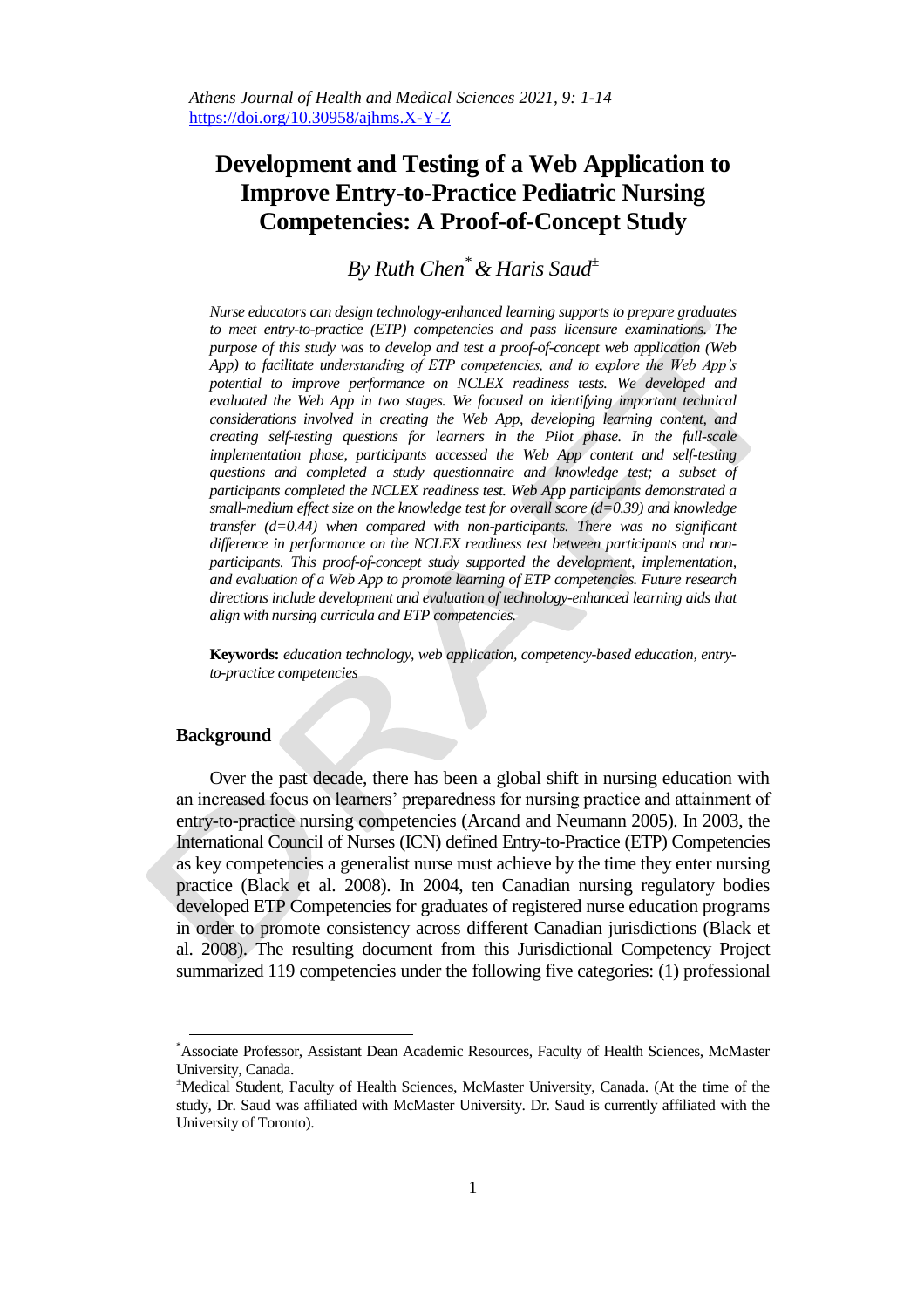responsibility and accountability; (2) knowledge-based practice; (3) ethical practice; (4) service to the public; and (5) self-regulation (Black et al. 2008).

In Ontario, the provincial regulatory body for registered nurses (RNs), the College of Nurses of Ontario (CNO), used the Jurisdictional Competency Project to create 100 ETP Competencies which were subsumed under the same five competency categories (Entry-to-Practice Competencies for Registered Nurses, 2014). A guiding principle of the CNO's ETP Competencies is that baccalaureate programs will prepare new graduate RNs to "practice safely, competently, and ethically with people… across the lifespan" (CNO 2014, p. 4). As such, undergraduate nursing programs in Ontario must prepare graduates who are capable of caring for individuals of all ages.

#### *ETP Competencies to Competency-Based Education*

The rise of ETP Competencies in Canada and other parts of the world has led to curricular changes in nursing education programs. Provincial nursing regulatory bodies have used the Jurisdictional Competency Project to develop specific ETP Competencies and competency measures, recognizing the need to convey to educational institutions that a curriculum designed to meet these competencies should form the basis for accreditation of their degree program (CNO 2014).

With the ETP Competencies framework in mind, baccalaureate nursing education programs have begun to explore a competency-based education (CBE) model. CBE is an educational model that explicitly outlines the skills and abilities required in a competent practitioner (Chapman 1999). While, historically, a criterion for accreditation was for students to complete minimum required clinical hours in the practice setting, CBE proposes that achievement of ETP Competencies should serve to accredit nursing programs. This move to a competency-based approach to degree completion is not exclusive to nursing. Other health professional education programs such as medicine, occupational therapy, and physical therapy, have also developed outcome-based ETP Competencies for graduates of their respective disciplines (Verma et al. 2006). In Canada and the United States, graduates of registered nursing programs must also pass the National Council Licensure Examination for Registered Nurses (NCLEX-RN) for successful licensure and entry to practice.

# *Mobile, Smartphone-Based Learning Supports*

To prepare nursing graduates for practice, many mobile technologies and smartphone-based learning supports have been developed over the past few decades. One such learning support is the use of mobile applications for licensure preparation, and companies such as Uworld® and Kaplan® specialize in licensing exam preparation, including the NCLEX-RN. Smartphones have a number of capabilities that can enhance learning and, specifically, support CBE in nursing and health professions education.

Digital games for medical students and residents, especially through virtual and/or augmented reality, are being used as training tools to help simulate difficult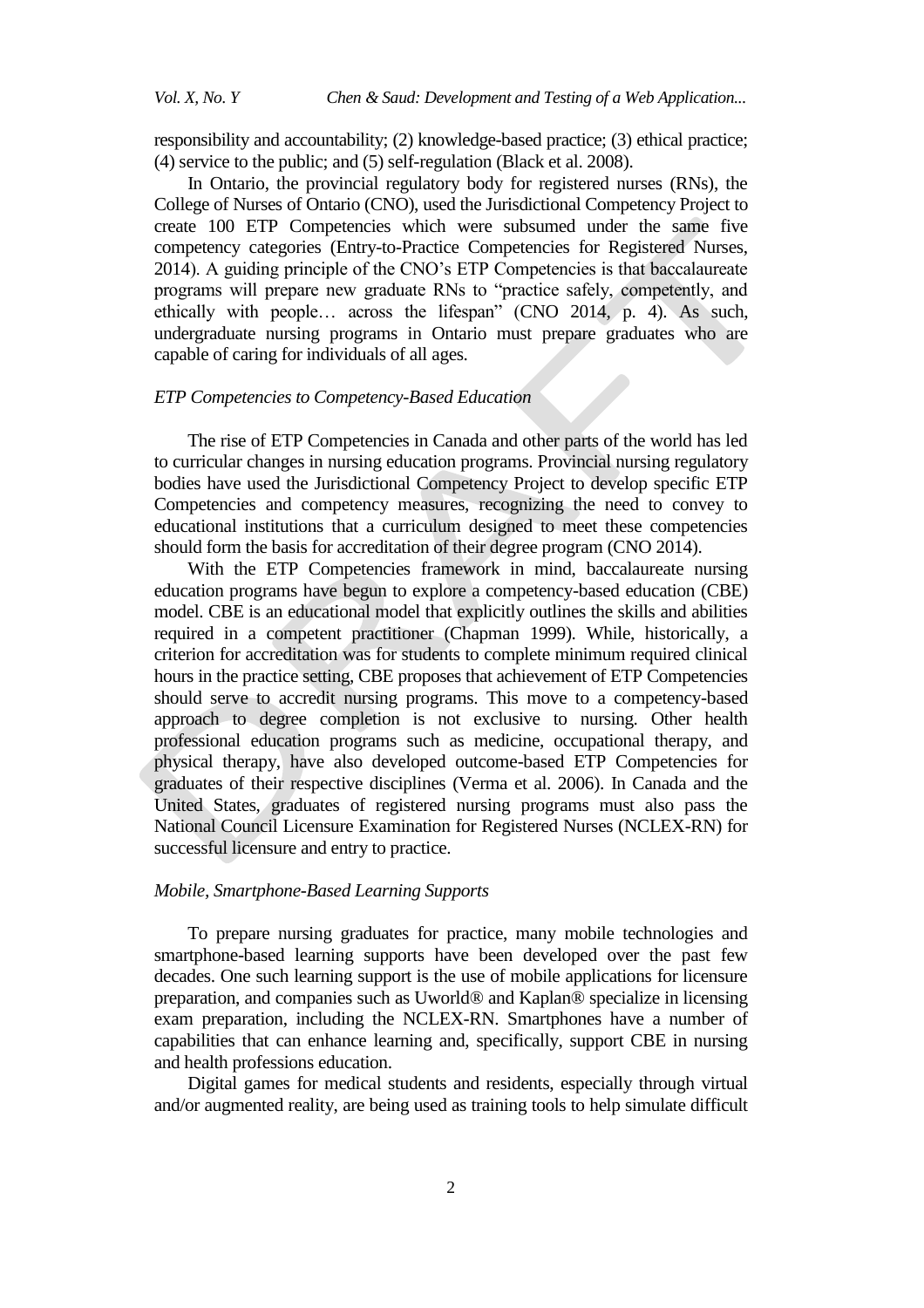environments and help in developing key practice competencies. For example, games can be used in surgical training to improve hand-eye coordination and reflex time (Graafland et al. 2012, Rosenberg et al. 2005). Simulation-based activities can also fulfil a variety of other educational goals, including providing repetitive practice, range in difficulty, multiple learning strategies, a controlled learning environment, individualized mastery plan, and defined outcomes (Guze 2015). Opportunities exist for smartphones to be applied in the context of nursing education to further a CBE model for undergraduate nursing.

# *Nursing Pediatric Clinical Experiences*

Pediatric nursing is a practice area with high student interest but limited clinical placement availability. Due to the limited availability of these pediatric placements, up to 65% of students at one of our institutions do not receive a clinical placement in pediatrics. However, pediatric nursing knowledge and skills are still tested on the NCLEX-RN, which all baccalaureate-prepared nursing (BScN) graduates need to successfully complete in order to be a Registered Nurse in Canada. Anecdotal reports suggest that even though pediatric content is woven through the program's theoretical course content, students subsequently perform poorly on pediatric-related NCLEX-RN content and demonstrate consistently weak performance on the portion of the Health Education Systems Incorporated (HESI) exam pertaining to pediatric nursing practice. The HESI exam is a computer-adaptive test that mimics the NCLEX-RN testing format and has been used by BScN programs and learners to assess their preparedness for the NCLEX-RN.

These anecdotal findings suggest a need for creative and effective approaches to address students' gaps in pediatric nursing exposure, knowledge, and practice, with the goal to help students achieve ETP competencies in pediatrics and to be successful on the NCLEX-RN. In a pediatrics residency program in Abu Dhabi, drastic changes were initiated after pass rates on the Arab Medical Board examinations revealed that the pediatric residency program scored consistently below the national average; a competency-based training reform brought about significant improvements in educational and patient care outcomes (Ibrahim et al. 2015). Simulation-based learning and technology-supported learning is being used more and more frequently in health professions education programs. Therefore, we saw an opportunity to develop and test a proof-of-concept web application which would provide a technology-supported learning experience to help students achieve the required ETP competencies in pediatric nursing.

## **Purpose**

The purpose of this study was threefold: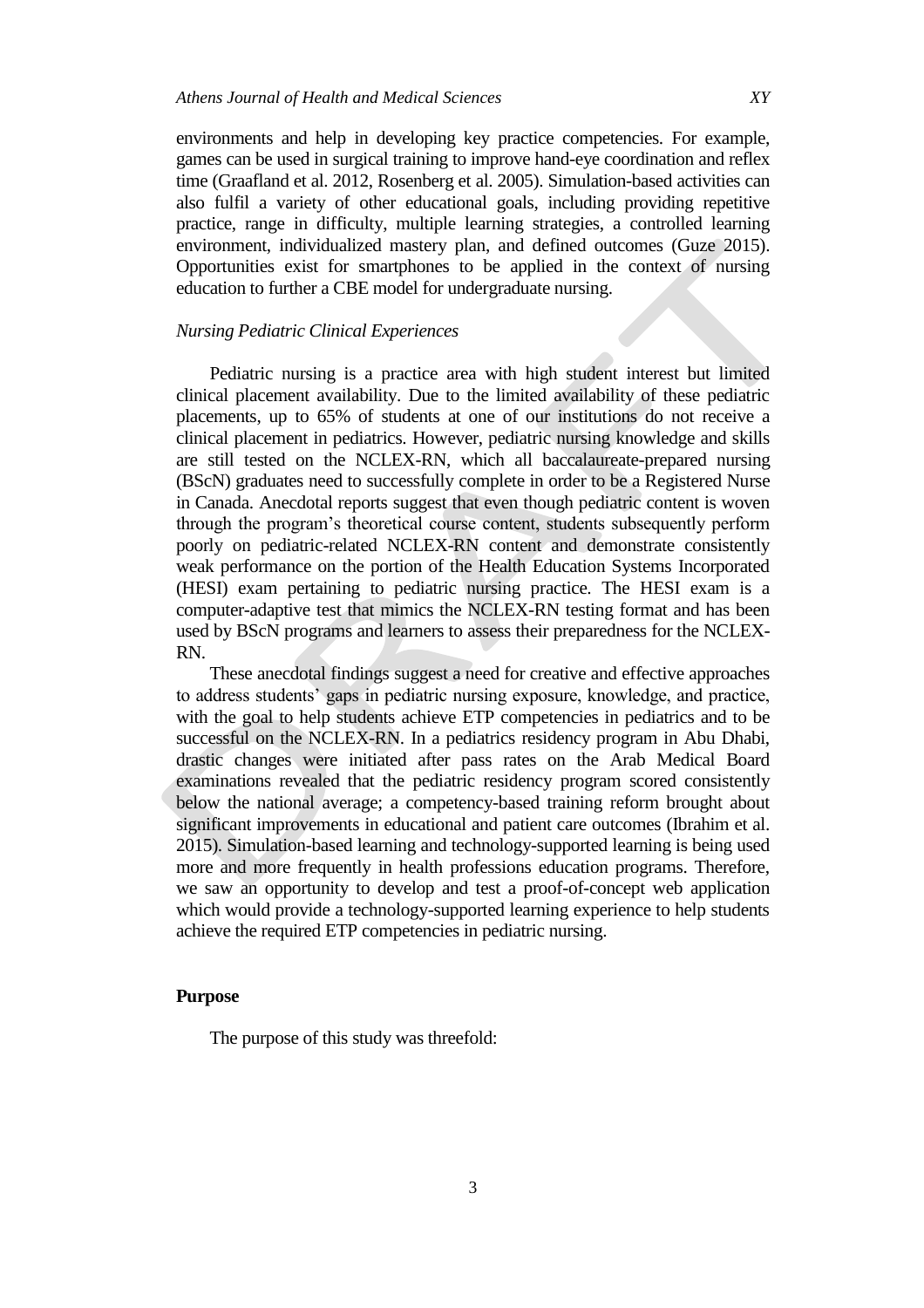- 1) To create a proof-of-concept, smartphone-accessible web application (Web App) that would support student development of pediatric nursing ETP competencies.
- 2) To evaluate the Web App for effectiveness of content delivery, knowledge development, and self-testing with respect to the CNO's ETP competency domains.
- 3) To explore the Web App's potential to improve student performance on NCLEX-readiness tests such as the HESI.

## **Research Ethics Approval**

Research Ethics Board approval for this study was obtained from both universities prior to study implementation. All participants provided written and informed consent to participate.

#### **Methods**

#### *Development of the Web App - Technical Considerations*

The first phase of this project was to design a proof-of-concept web application that would support learner development of pediatric nursing ETP competencies. The Web App design phase occurred between September 2016 and March 2017. Important technical decisions needed to be made before content could be added. We first needed to identify a platform that could host the content we intended for learners to access. We decided early in the project design phase to create a web application, as opposed to a native app, because a web application could be used with any internet-enabled computer, tablet, or smartphone device. We researched several website building and hosting services, and selected Squarespace® because of the simplicity, ease-of-use, and modern design of its website building services.

Next, the Web App domain name www.MyCAPnurse.com was selected, with the CAP acronym standing for "Competence, Assessment, Practice." Using the CNO's ETP competencies as the guiding framework, all authors curated content and developed learning modules that covered pediatric content within the five CNO ETP competency domains: Professional Responsibility and Accountability, Knowledge-Based Practice, Ethical Practice, Service to the Public, and Self-Regulation.

We reviewed the Canada Copyright Act and the University's Fair Dealing Policy to ensure that any publicly-available pediatric nursing content accessed on www.MyCAPnurse.com was appropriate for use. Pediatric content was curated and adapted to provide a broad and balanced representation of the different ETP competency domains. Publicly-available resources, as well as online learning videos, articles, and pediatric content created by the research team, were collated, evaluated for appropriateness and quality, and matched to one or more ETP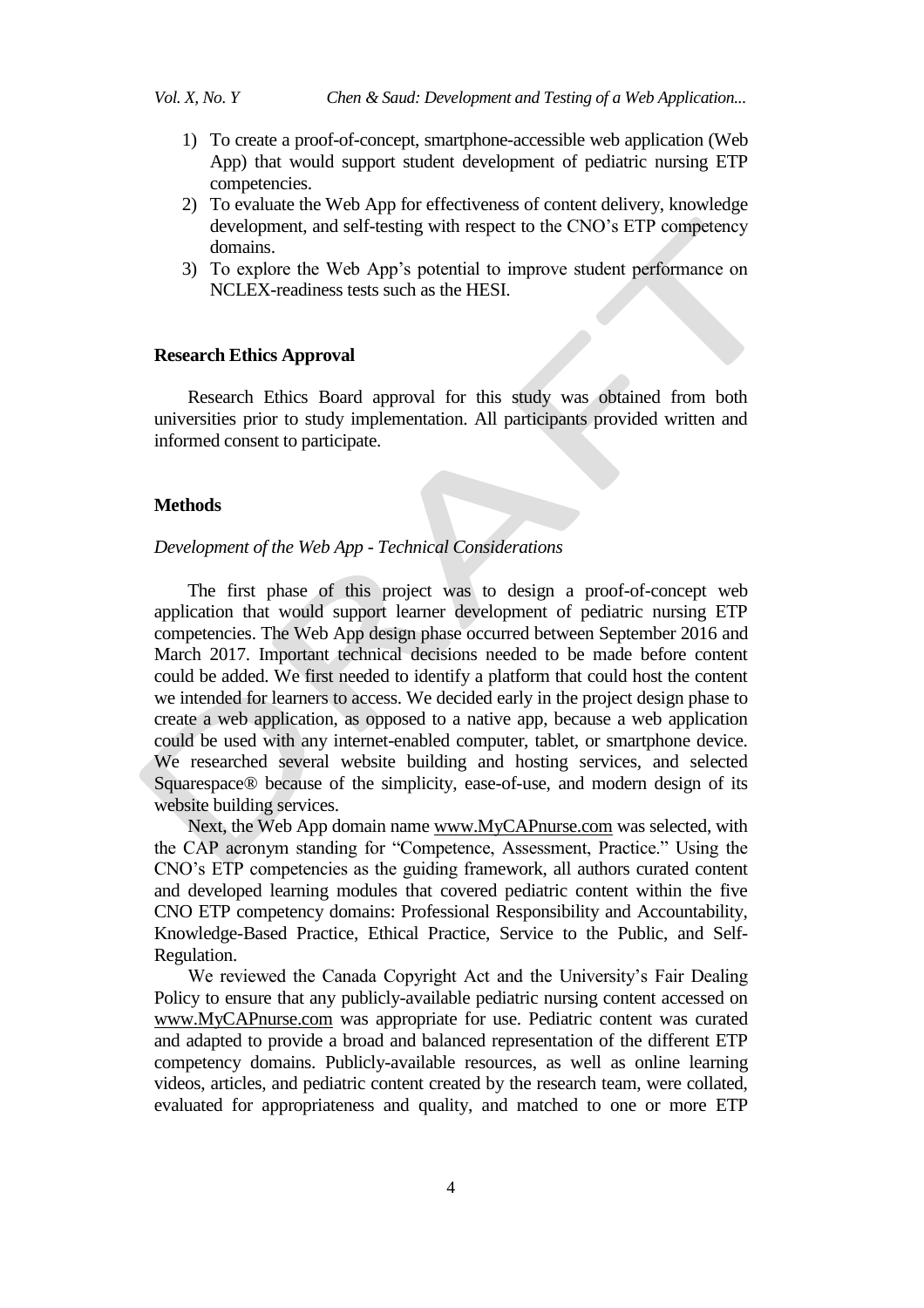competencies. All content was formatted for the platform by our site developer and research assistants.

One of the goals for the Web App was to provide opportunities for students to test their own learning of the content they reviewed on the Web App. Therefore, we selected the 4Screens® Engageform platform which allowed us to embed quiz questions at the end of every learning module. Up to ten (10) multiple choice and/or short answer quiz questions for each learning module were developed, and all quiz questions provided learners with immediate feedback to their responses. The Web App content, including the learning modules and quiz questions, was reviewed by all members of the research team, several of whom had expertise in pediatric nursing.

#### *Pilot Implementation*

A pilot cohort (n=33) of senior-level nursing students at one of our study sites (i.e., one university) was recruited in April 2017. Pilot participants were allowed to review the Web App content and quizzes. At the end of 12 weeks, participants were asked to provide feedback on the Web App's mobile accessibility, visual appeal, and module content quality. Furthermore, participants were asked how much time was spent on the Web App. This feedback was reviewed, and the research team used the pilot participants' feedback to refine the Web App platform and content in preparation for full-scale implementation.

#### *Web App Platform Refinement*

Based on the pilot phase and subsequent feedback, significant revisions were made to www.MyCAPnurse.com. Additional content modules and quiz questions were created. In the pilot phase, we created 13 learning modules and 68 quiz questions. We added 9 more learning modules and 94 more quiz questions for the full-scale implementation phase (see Table 1).

There was a significant expansion of content with respect to the Service to the Public and Self-Regulation ETP competency domains. While much of the content in these two domains did not specifically cover pediatric nursing practice, we curated and developed learning modules to reflect a pediatric nursing practice lens. Additional quiz questions were added to existing learning modules to emulate the NCLEX-RN exam's testing format. The visual layout of www.MyCAPnurse.com was also refined to ensure that learning activities and modules were easier to find, and the Web App was easier to navigate, both on a laptop/desktop computer and on tablet/mobile devices.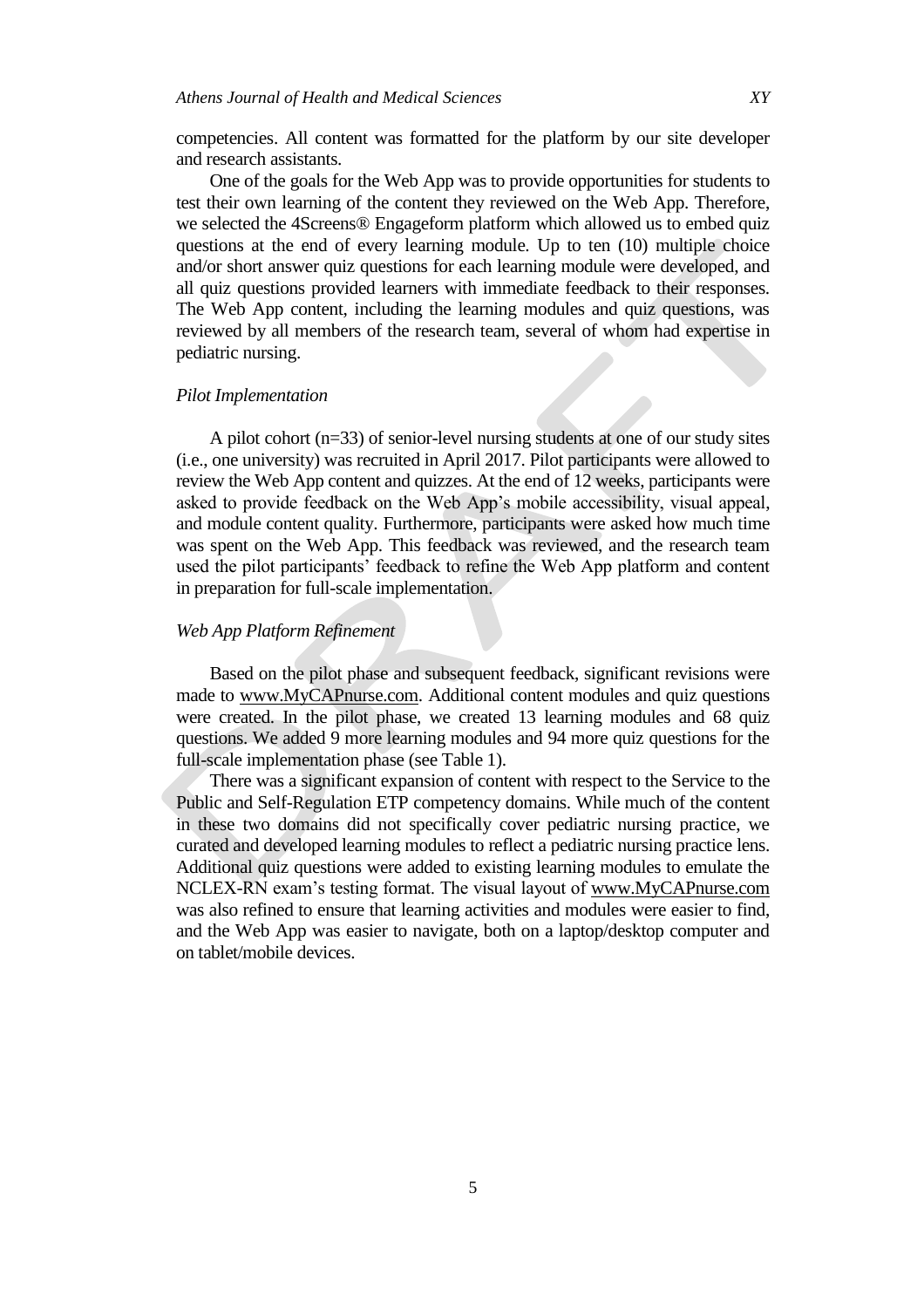**Table 1.** *Web App Learning Module Topics*



#### *Full-Scale Web App Implementation*

A larger sample of nursing students at both universities (n=72) was recruited in January 2018 to participate in the study and no students who participated in the pilot phase enrolled in the full-scale implementation phase. Of the 72 participants who enrolled in the study, only 46% (n=33) accessed and perused the enhanced and refined version of the Web App over the span of four months. A research assistant sent participants bi-weekly email check-ins. These messages highlighted the various features www.MyCAPnurse.com offered and were intended to promote students' use of the Web App during the study period.

Participant feedback on the user interface, ETP competencies, and selfreporting data was collected through email correspondence throughout the fourmonth duration. At the end of the four-month study period, all participants (including those who did not access the web application during the study period) completed a Web App questionnaire and knowledge test. The Web App questionnaire gathered users' experiences with www.MyCAPnurse.com and both qualitative and quantitative data were collected. The knowledge test consisted of 32 multiple-choice questions (MCQs) that assessed pediatric content knowledge. Half of the MCQs were questions that had been accessible to Web App users through www.MyCAPnurse.com, while the remaining half were new MCQs for all participants. We structured the knowledge test this way, with half of the questions being familiar and half of the questions not familiar, to assess for Web App participants' knowledge transfer.

A small subset of participants also completed the HESI examination. The academic performance of all participants was analyzed and compared across the two cohorts (Web App users vs non-users).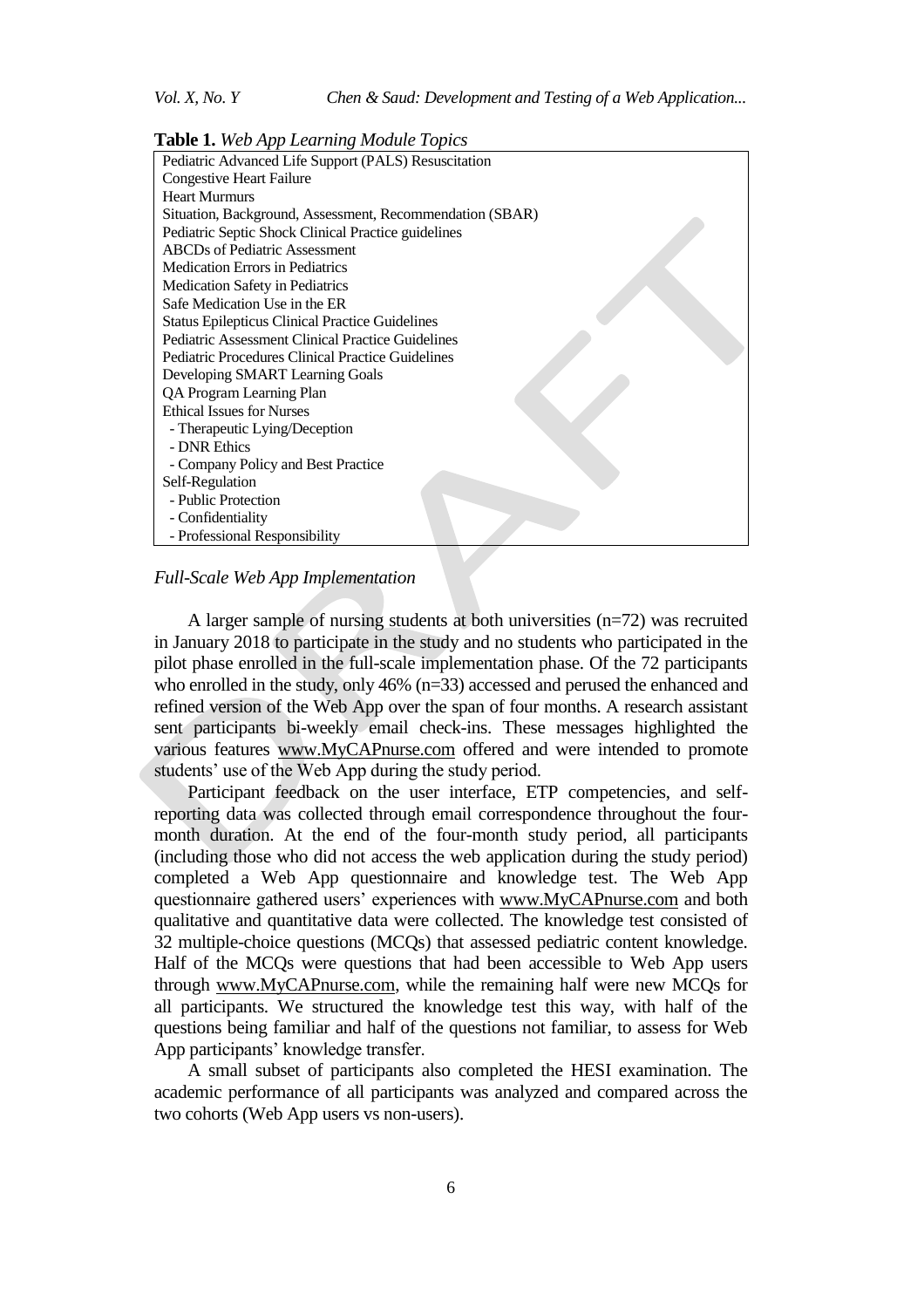# **Results**

# *Participant Evaluation of Web App and Perceptions of Knowledge Acquisition*

Participants were asked to rate the Web App on a 7-point Likert scale for content and effectiveness of exposure to pediatric ETP competencies (see results in Table 2). In the qualitative feedback collected, participants indicated that the module content was relevant to nursing practice and helped them learn more about the pediatric ETP competencies required for nurses in Ontario. However, participants wanted access to more NCLEX-RN-style practice questions. Web App participants also commented that the module content was not accessed as frequently as they desired due to a number of factors; school workload was the most frequently cited barrier.

**Table 2.** *Mean Scores by Web App Participants for Web App Content and Various Descriptors (7-Point Likert scale\*)*

|                                                                      | <b>Mean Score (SD)</b> |
|----------------------------------------------------------------------|------------------------|
| Usefulness for learning CNO ETP competencies for pediatric           | 4.64(1.27)             |
| nursing                                                              |                        |
| Relevance of quiz questions to module content                        | 5.03(1.18)             |
| Relevance of quiz questions to CNO ETP competencies                  | 5.00(1.12)             |
| Relevance of web app to <i>Evidence-Informed Knowledge</i> of        | 4.79(1.14)             |
| pediatric nursing**                                                  |                        |
| Relevance of web app to <i>Collaboration with Clients</i> **         | 4.82(1.29)             |
| Relevance of web app to <i>Communication and Collaboration</i>       | 4.85(1.20)             |
| with Members of Health Care Team**                                   |                        |
| Relevance of web app to <i>Professionalism</i> in nursing practice** | 5.18 (1.26)            |

\*Note: A 7-point Likert scale for the questions was used, with a score of 1 meaning "not at all useful/relevant" and a score of 7 meaning "extremely useful/relevant".

\*\*Note: These are Canadian Association for Schools of Nursing (CASN) Competencies.

#### *Knowledge Test Results Summary*

The knowledge test component of the final questionnaire consisted of 32 MCQs. To test both learning recall from the Web App and knowledge transfer, 16 questions were repeated from the Web App content and would have been familiar to participants, while an additional 16 questions were new for all respondents. Questions were paired so that test content between the old and new questions would be consistent. For example, a Web App question on normal infant heart rates would be paired with a newly developed question on the normal respiratory rate range for infants.

Our hypothesis was that Web App participants would score significantly higher on the familiar Web App questions when compared with non-Web App participants. Furthermore, we also hypothesized that, if reviewing the Web App content facilitated transfer of learning, Web App participants would score higher on the unfamiliar pediatric questions when compared with non-Web App participant scores.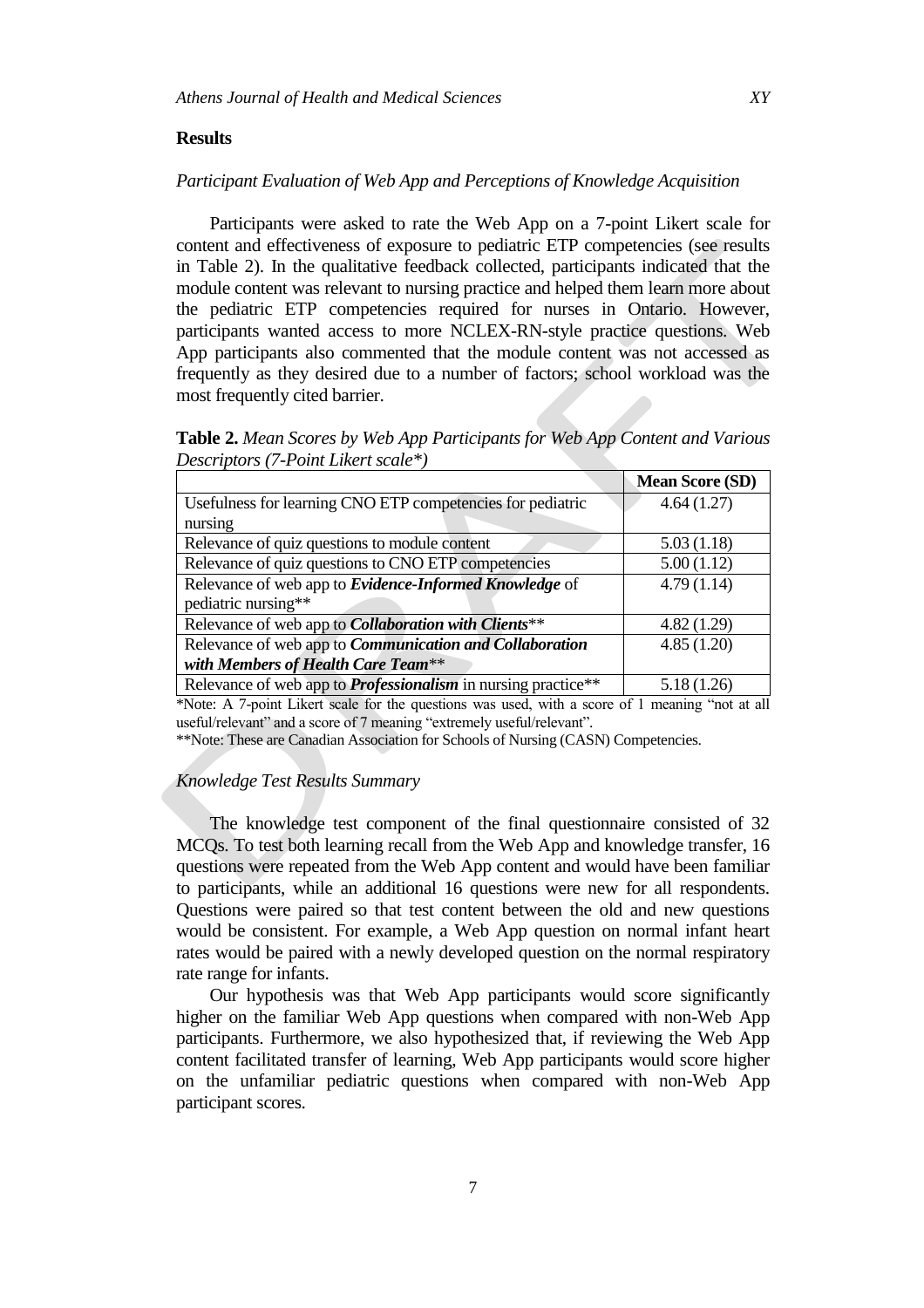SPSS Version 25 was used for the statistical analyses. Overall, Web App participants scored 20.70 (SD=4.16) questions correct out of 32, while nonparticipants' average score was 18.82 (SD=5.37). An independent samples Kruskal-Wallis test yielded an H=2.18, p=0.14; effect size *d=*0.39. On the familiar/recall Web App questions, participants scored 11.73 (SD=2.63) out of 16, while non-participants scored  $10.95$  (SD=3.24); H=0.835, p=0.36; effect size *d*=0.26. On the non-Web App questions assessing knowledge transfer, participants scored 8.97 (SD=2.31) and non-participants scored 7.87 (SD=2.62); H=3.16, p=0.076; effect size *d*=0.44. These results are presented in Figure 1. Subgroup analyses performed based on university program site and based on whether the participant had completed a previous pediatric clinical placement did not yield any statistically significant differences in Web App test performance.

**Figure 1.** *Results of the Knowledge Test, Showing an Overall Score (Out of 32), a Score of Repeat Web App Questions (Out of 16), and a Score of Non-Web App Questions (Out of 16)*



# *HESI Results*

A small subset of study participants elected to complete the HESI exam at the end of the study period. Because this was an optional offering, 18 students completed the HESI, 4 of whom were Web App participants. The results showed that Web App participants received a mean overall HESI score of 786.50  $(SD=166.96)$ , while non-participants scored 809.57  $(SD=156.67)$ . For reference, a HESI score of 850 or greater is considered "Acceptable". The independentsamples Kruskal Wallis test demonstrated H=0.229, p=0.63. For the HESI pediatric scores, Web App participants scored a mean of 721.75 (SD=97.70) and non-participants scored 754.43 (SD=258.96); H=0.00; p=1.0.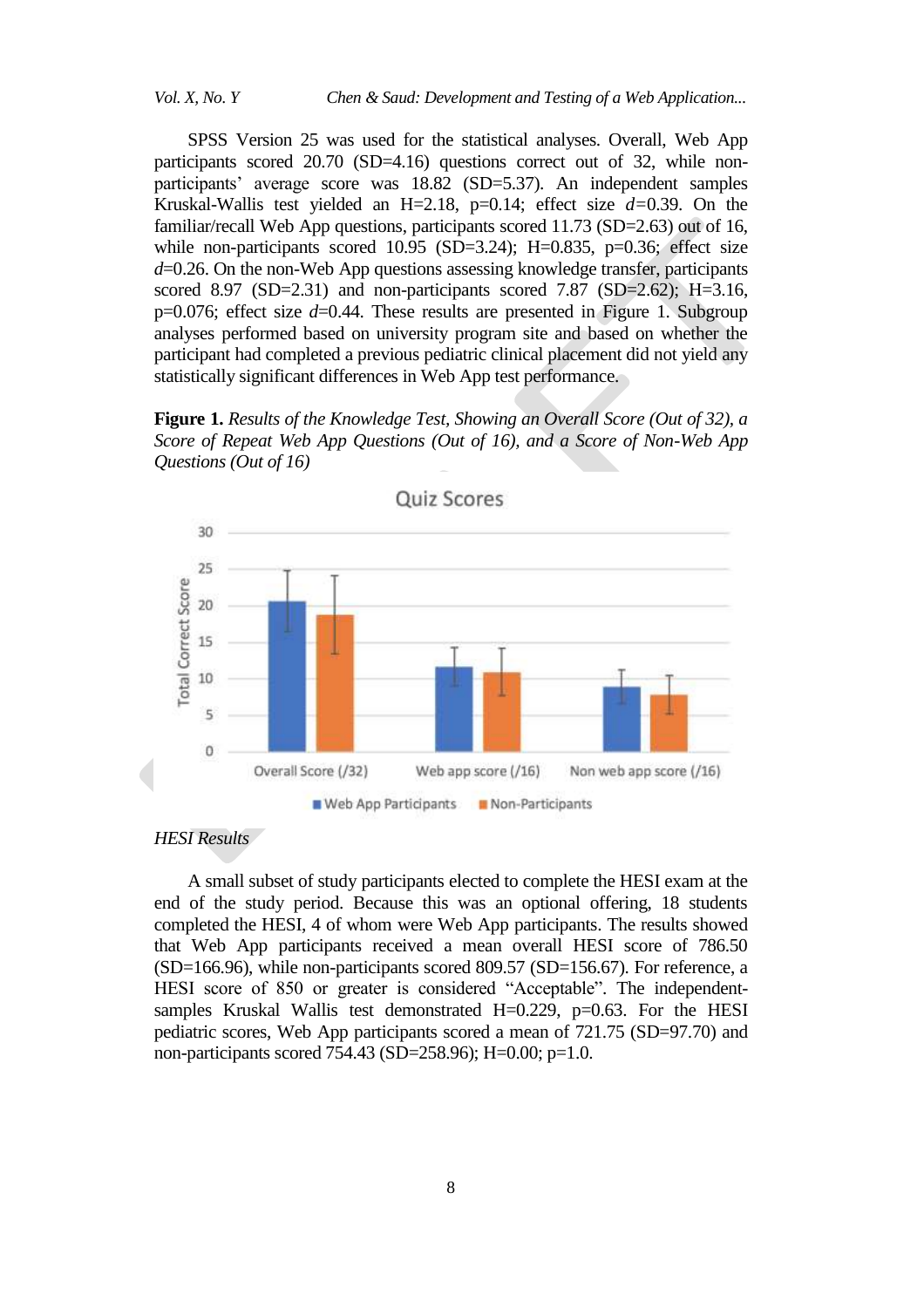#### **Discussion**

This study provided important insight into the process of developing a Web App for use in nursing education and CBE. In creating and evaluating this proofof-concept Web App, we had to make important technical and content decisions that would lead to successful Web App development, implementation, and evaluation. Useful information gained throughout the Web App development process will be presented here.

# *Development Process - Choosing to Create a Web Application*

The way we interact with technology, including smartphones and apps, is continually and rapidly evolving. The decision to develop a web application to deliver modules on ETP competencies was a sound choice in 2016, when myCAPnurse.com was created. A web application maximized accessibility and provided participants the freedom to access the content through their preferred medium, rather than restricting them to certain platforms or operating systems. However, a web-based application has to maintain an internet connection to use and may, paradoxically, restrict access, a shortcoming that native applications have overcome (Vaupel et al. 2018). The convenience of a native app (e.g., easier to launch) may also encourage app use more than web applications on mobile devices. Native app development requires creators to have more technical competence and must be tailored to the specific smartphone platform. Website building companies like Squarespace® guide web app development and this site became our preferred choice for the Web App we created. While creating a native app would require more computer programming knowledge and capability than a web application, it may the more popular choice for end users, as smartphone application use evolves.

# *Canada Copyright Act and University's Fair Dealing Policy*

To create our proof-of-concept Web App, it was important to understand the policies around content use, given that the learning module content we curated greatly relied on publicly-available pediatric nursing content. Prior to developing or importing content onto the Web App, we needed to understand and comply with the Canada Copyright Act and the University's Fair Dealing Policy in the content we added to the Web App. Another direction we could have taken was to develop most, or all, of the Web App content independently. However, given the short timeline we had for the development phase, we needed to work with existing pediatric nursing content. We also felt that curating publicly-available content could be beneficial for student learning (e.g., news articles could provide diverse perspectives on current issues.)

#### *Purpose of Modules*

When undertaking the design of an ETP competency-based Web App, it was important that any modules created have clear learning objectives and purpose and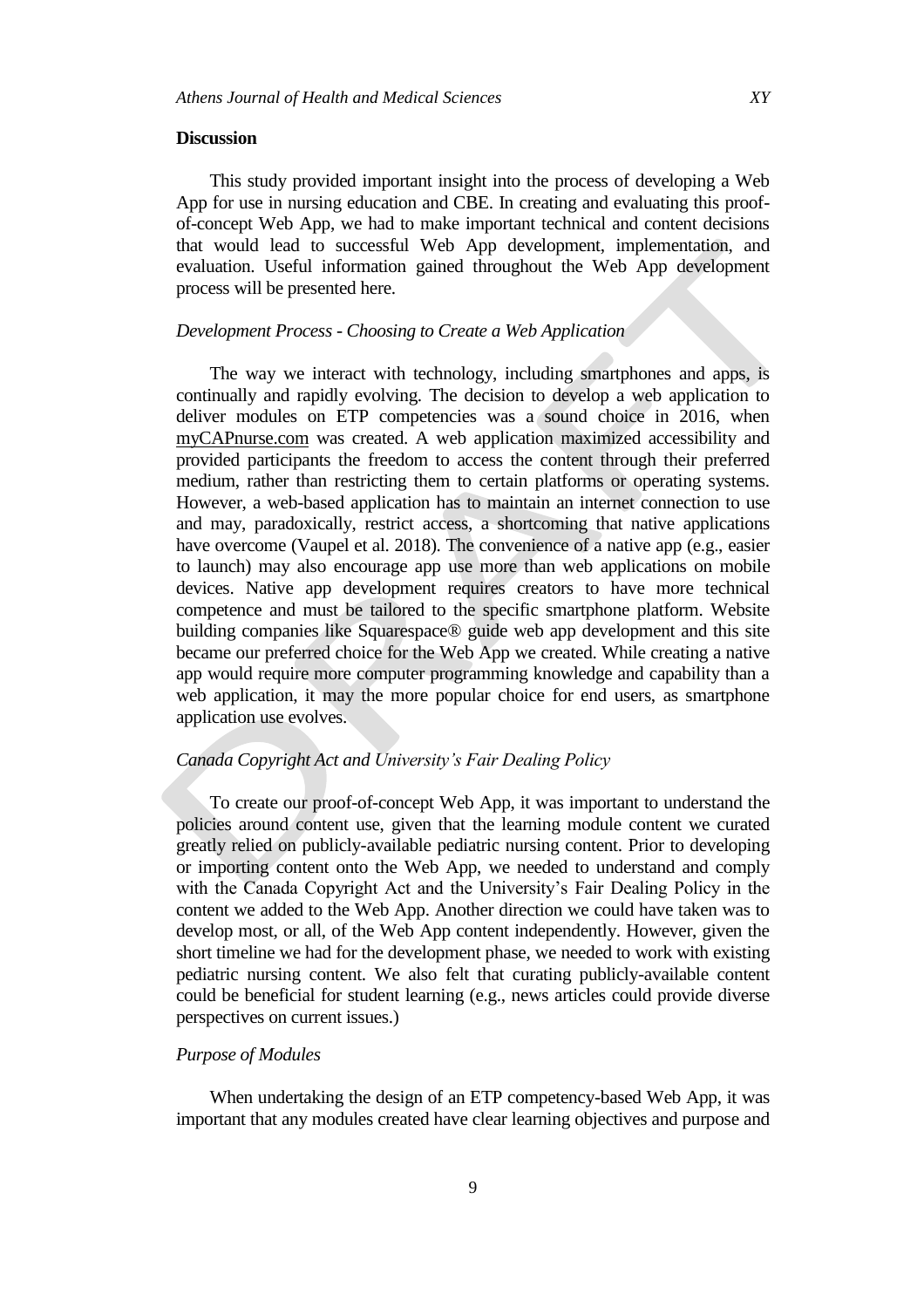would tie in to the ETP competencies. To meet this goal, our team linked learning activities and modules to specific ETP competencies and each learning module highlighted the connection. Not only did this provide learners with exposure to the ETP competencies required by the provincial nursing regulatory body, it also ensured learners knew what knowledge and skills they would be expected to develop within that specific module. This is consistent with a competency-based educational approach (Pijl-Zieber et al. 2014).

#### *User Interface (UI) Considerations*

Visual appeal was a very important consideration during the Web App refinement process. In the pilot implementation, some of the participants identified the layout of the Web App as the reason they used the app less frequently. Significant visual overhauls were subsequently made to ensure that the web app was aesthetically pleasing and that the visual appeal did not take away from the overall experience (see Figure 2 for screenshots of the home page before and after pilot feedback).

A related UI point of consideration is the ease of use and navigation of the Web App. Qualitative feedback in the pilot implementation indicated that the initial version of the Web App was not easy to navigate. Through refinement, we added a Contents/Index page, as well as a search bar, to ensure that it was easy to find one's way around the Web App. Great care was also taken to ensure that the Web App was always simple and intuitive to use. The aim was to prevent "visual clutter", overcrowding of information, and minimizing the number of steps (or "clicks") required to access module content.

# *ETP Competency Development*

In the pilot phase, participants responded that the Web App and activities were useful in learning the CNO ETP Competencies for pediatric nursing. One Web App participant in the full-scale implementation phase commented, "I felt that [...] the module content was very relevant to nursing practice and helped me learn more about the entry to practice competencies that are required for nursing in Ontario." However, another participant noted that the "app wasn't intuitive." Overall, participant feedback suggested that the web app was useful in providing exposure to the students and helping them learn about the ETP competencies, but still challenging to navigate.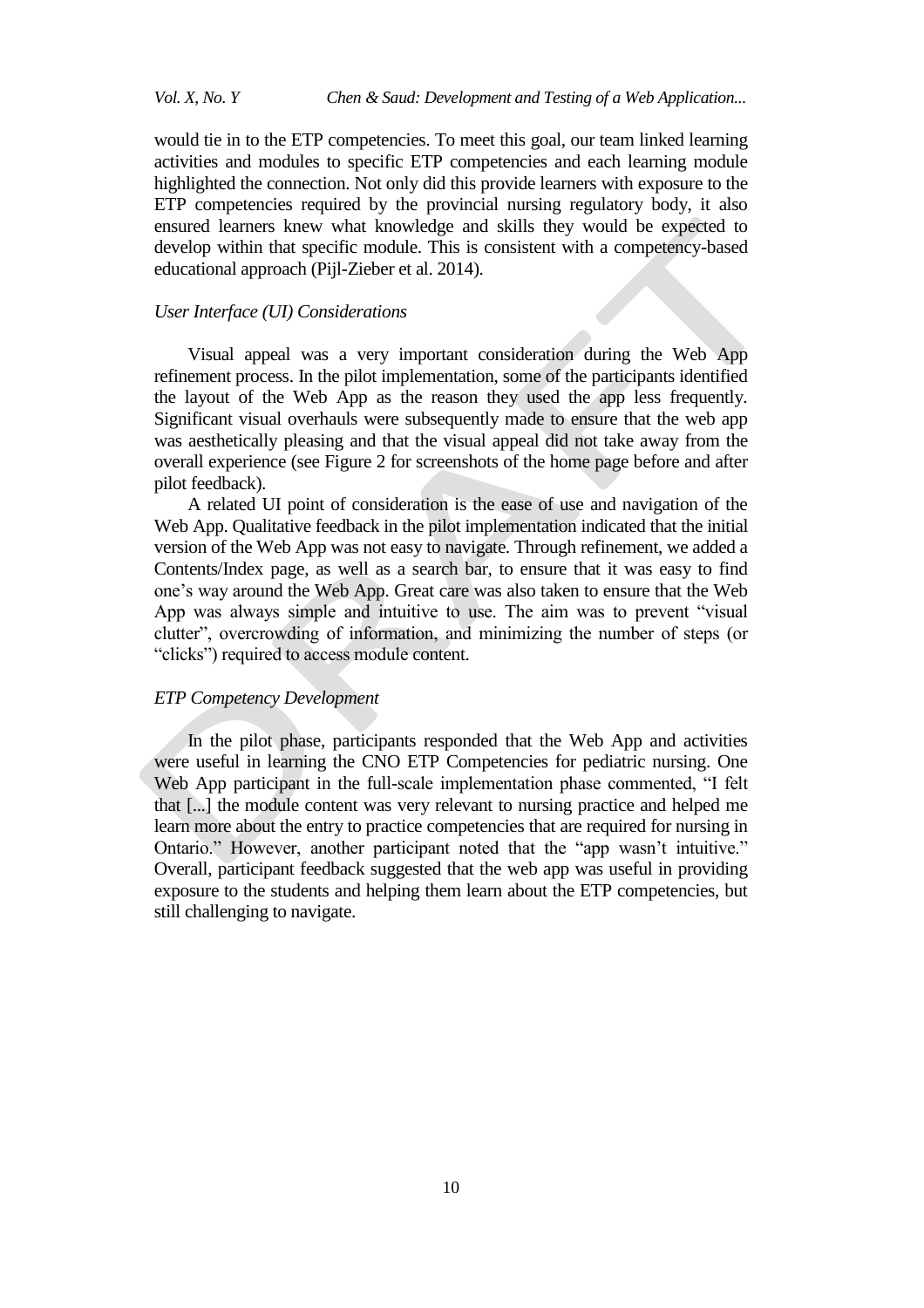**Figure 2.** *Example of www.myCAPnurse.com Home Page Before (Top) and After (Bottom) Pilot Participant Feedback*



*Study Questionnaire, Knowledge Test and HESI Performance*

Within the first week of posting the study announcement at both universities, we received over 120 students who signed up to participate in the study. All interested individuals were provided the link to the Web App and were encouraged to use the Web App as often as desired. A research assistant sent participants biweekly check-in emails, and these messages highlighted the various features of

11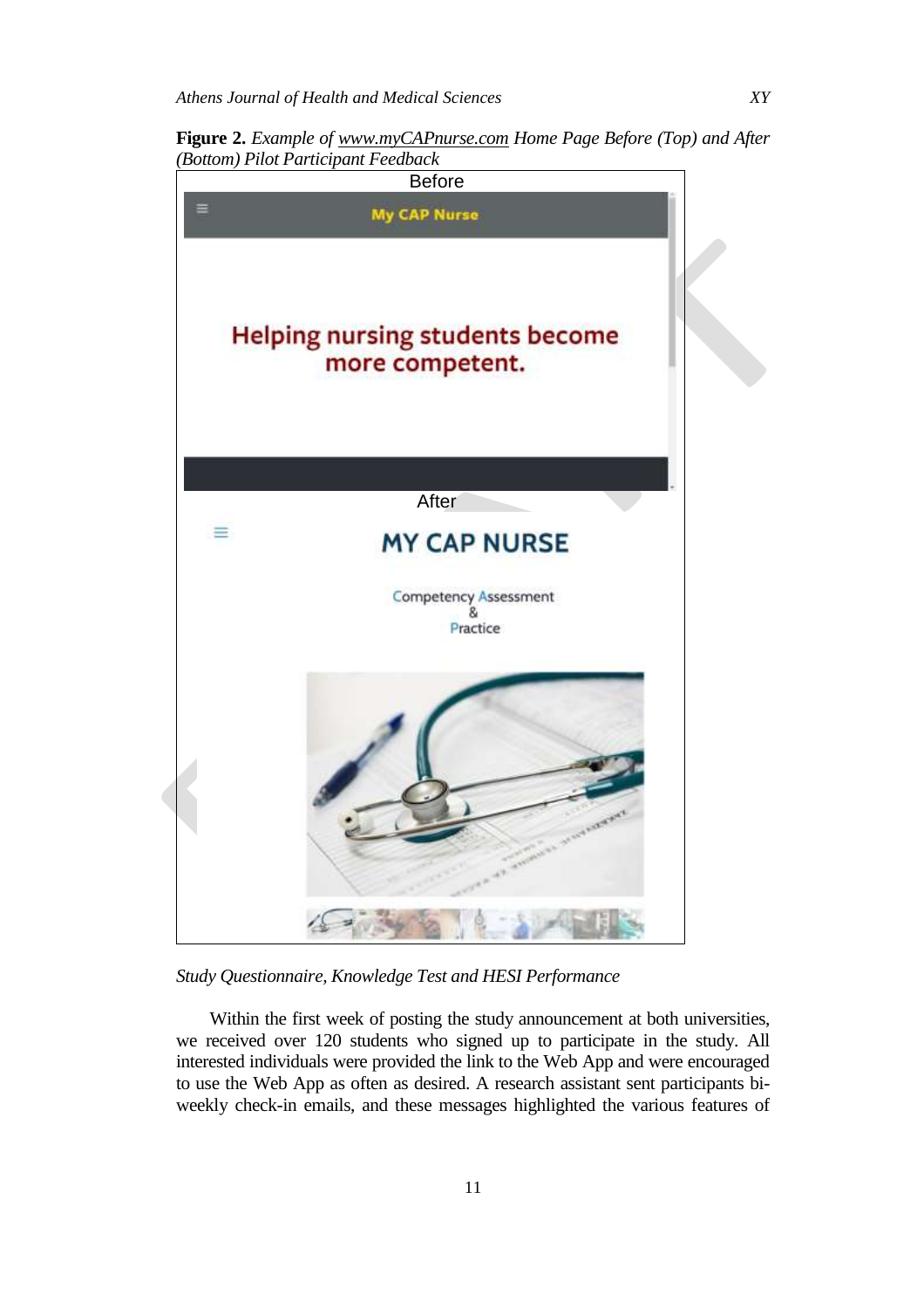www.myCAPnurse.com. However, at the conclusion of the study, only 33 of the original Web App participants completed the final study questionnaire and pediatric Web App knowledge test questions.

There were no statistically significant differences between Web App participants and non-participants when it came to both the repeat knowledge test questions (from the Web App) and the new questions. We expected a significant difference in performance when it came to the repeat knowledge test questions, given that the Web App participants would have been exposed previously to those questions, while non-participants would not. Interestingly, both groups performed better on the repeat questions than on the new questions, although it was not statistically significant. We did, however, note a moderate effect size of 0.44 for the Web App participants who demonstrated improved performance on new, or unfamiliar, test questions when compared with non-participants. This suggests that pediatric Web App users may have had some transfer of pediatric knowledge after use of the Web App.

On the HESI, there were no significant differences in performance between the Web App participants and non-participants. While we expected Web App participants to perform better on the pediatric portion, but not necessarily on the overall HESI, our data was underpowered to detect any statistically significant differences between groups, if indeed the Web App use supported pediatric HESI performance.

While we recruited more participants than our sample size calculations required, a significant limitation to our findings is that we were under-powered to detect the outcomes of interest for participants who used the Web App. This is especially true for the HESI, where there were only four Web App participants and 14 non-participants. For the Web App knowledge test, we had only 33 web app participants and 39 non-participants. Sample size calculations required 80 study participants, half of whom would use the Web App. A two-point difference on the Web App Test result score would yield a moderate effect size of 0.5. To achieve the same moderate effect size of 0.5 on the HESI, we focused on the HESI pediatric sub-scores as our primary outcome, instead of the overall HESI score. We required 30 total participants, 10 of whom were Web App users, to achieve the minimally acceptable score of 850 as compared with non-Web App users who we anticipated would achieve an average score 750.

# **Additional Considerations**

#### *Disconnect Between ETP Competencies and NCLEX Examination Preparation*

A possible reason for the poor uptake of the Web App by participants could be the disconnect between the relative importance ascribed to learning about the ETP Competencies when compared to the need to prepare for the NCLEX licensure examination. The Web App focused on helping students understand ETP competencies in pediatric nursing because the study team felt that pediatric nursing content was an area of the nursing curriculum where students wanted more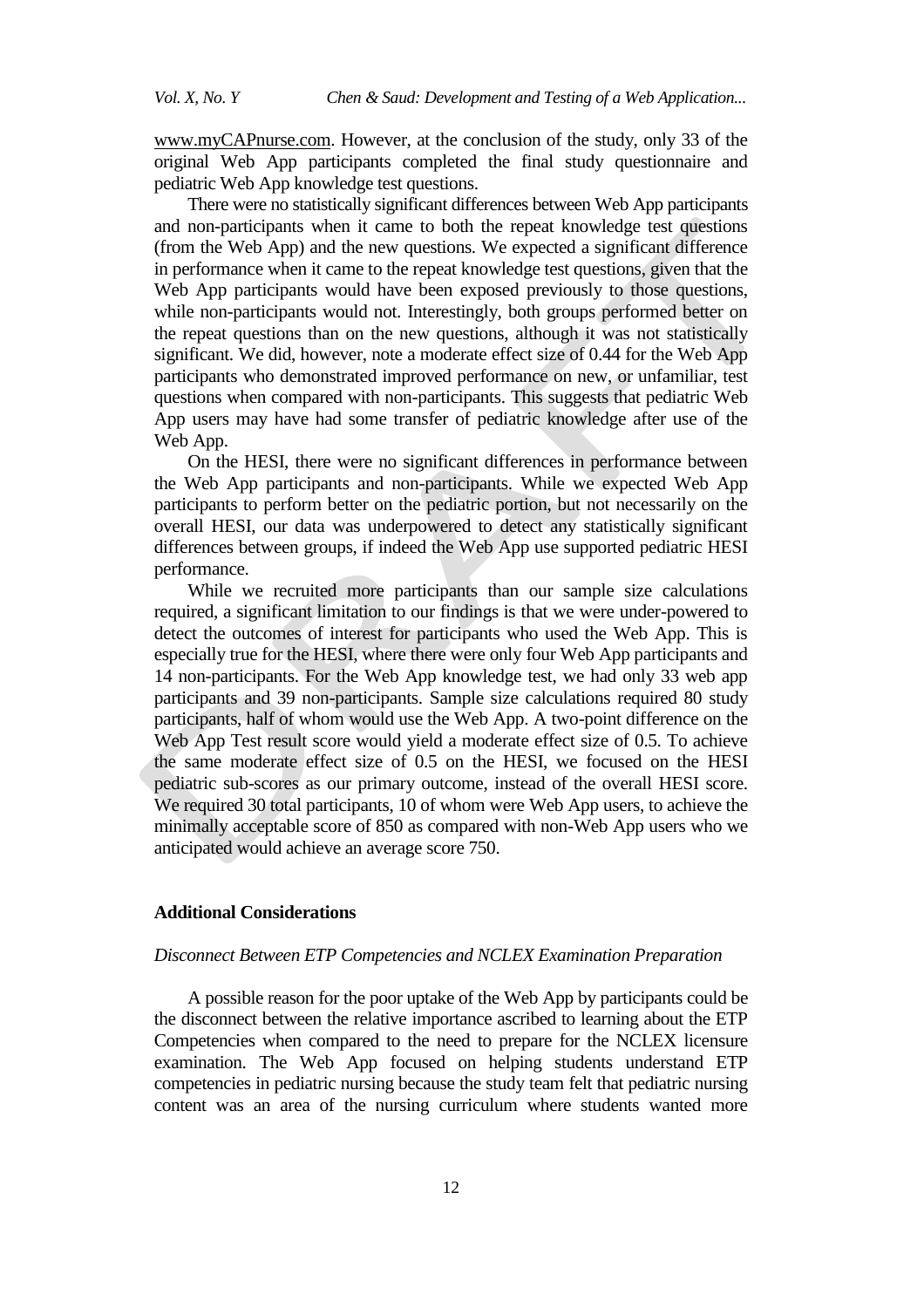exposure. The focus of the Web App was on ETP competencies, and all learning modules made explicit connections to specific ETP competencies. Focusing on helping students develop ETP competencies might not necessarily translate to better outcomes on practice-based exams like the HESI, and participants may have used the Web App less because they did not see the connection to the HESI or NCLEX.

## *Minimal Time Spent on App*

The majority of Web App participants (n=26) spent a total of 0-3 hours/week reviewing the learning content on the Web App during the study period. Two participants reported 3-6 hours/week of review, three spent 6-9 hours/week, and two devoted 10+ hours/week to web app review. The minimal time spent by most of the Web App participants would prevent them from reviewing the ETP Competencies learning modules in depth. Furthermore, because the MCQ and short answer self-testing questions were embedded at the end of every learning module, this would also explain why Web App participants performed similarly to non-participants on the repeat questions of the knowledge test.

#### *Curriculum Integration and Motivation*

If Web App content was more directly linked and integrated to the BScN program curricula or linked to evaluation measures within the course curricula at the two university sites involved in this study, students would likely have greater incentive to review the Web App frequently and regularly. Those interested in future Web App or technology-enhanced learning supports would benefit from connecting their work to nursing program curricula and to evaluation measures within the program curriculum. Our results suggest that participants are less motivated to engage in learning that is perceived to be future-oriented (e.g. understanding ETP competencies) and not directly connected to their current course of studies and/or licensure examination preparation. This could be due to the students' motivation for learning. Learners who are intrinsically motivated to learn tend to be more engaged, retain information better, and are generally happy; in contrast, those students who are extrinsically motivated by some outside force may not be as likely to seek additional opportunities to learn when they are not directly related to the extrinsic objective (Hanus and Fox 2015).

# **Conclusion**

The manner with which students engage technology and mobile applications for learning continues to evolve and change. This proof-of-concept study supported the development, implementation, and evaluation of a Web App to promote learning of ETP competencies for pediatric nursing practice. Future research directions include continued development and testing of technology-enhanced learning aids that align with nursing program curricula, entry-to-practice